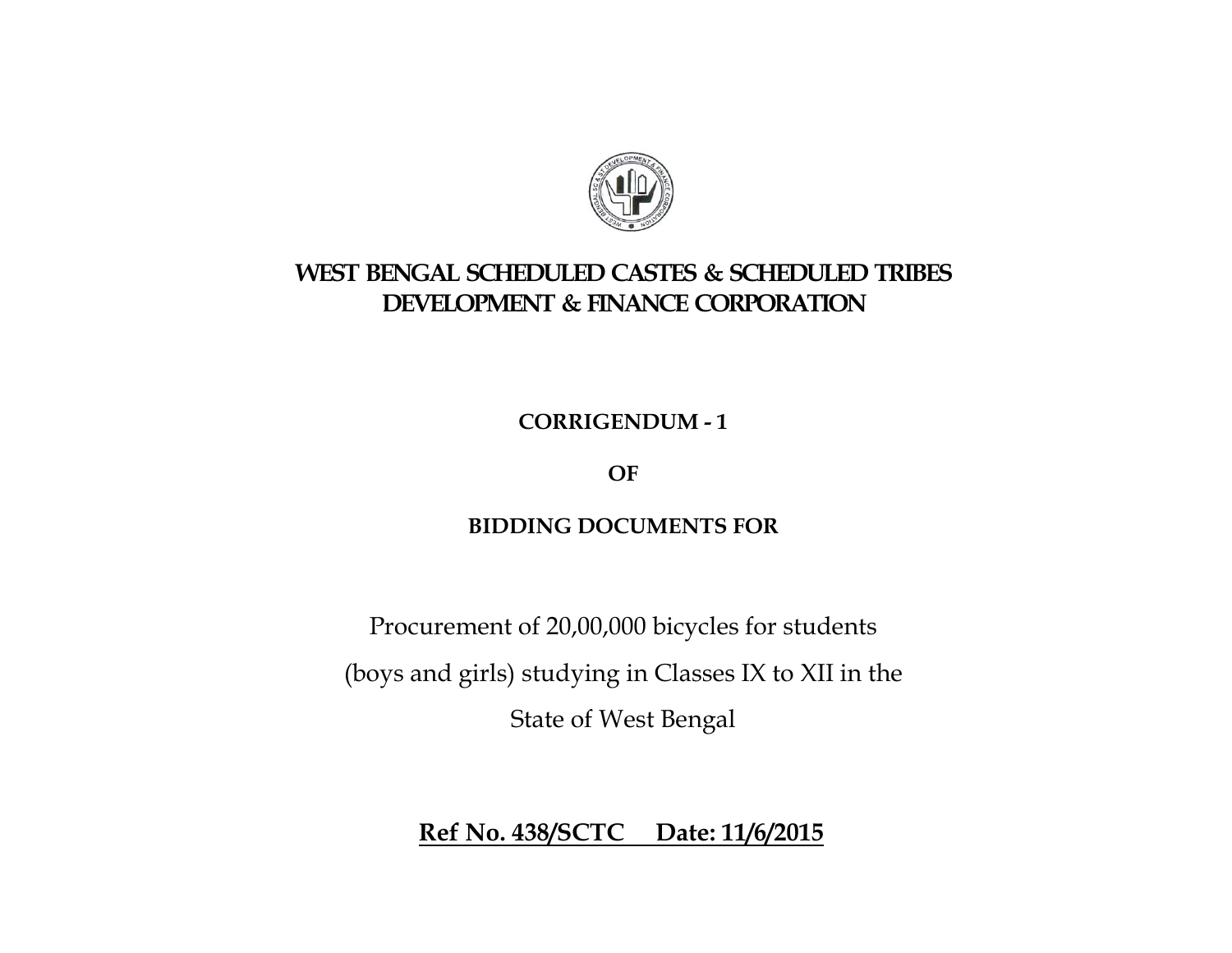| <b>S1.</b><br>No. | Page<br>No.    | <b>Section</b>                                           | Clause/Sl.<br>No. | <b>Current Clause / Provision</b>                                                                                                                                                                                                                                                                                                                                                                                                                                                                                                                                                                                                                                                                                                                                                                                                                                                                                                                                                               | <b>Changed Clause / Provision</b>                                                                                                                                                                                                                                                                                                                                                                                                                                                                                                                                                                                                                                                                                                                                                                                                                                                                                                                                 |
|-------------------|----------------|----------------------------------------------------------|-------------------|-------------------------------------------------------------------------------------------------------------------------------------------------------------------------------------------------------------------------------------------------------------------------------------------------------------------------------------------------------------------------------------------------------------------------------------------------------------------------------------------------------------------------------------------------------------------------------------------------------------------------------------------------------------------------------------------------------------------------------------------------------------------------------------------------------------------------------------------------------------------------------------------------------------------------------------------------------------------------------------------------|-------------------------------------------------------------------------------------------------------------------------------------------------------------------------------------------------------------------------------------------------------------------------------------------------------------------------------------------------------------------------------------------------------------------------------------------------------------------------------------------------------------------------------------------------------------------------------------------------------------------------------------------------------------------------------------------------------------------------------------------------------------------------------------------------------------------------------------------------------------------------------------------------------------------------------------------------------------------|
| $\mathbf{1}$      | $\overline{4}$ | Section 1<br>Notice<br>Inviting e-<br>Tender (e-<br>NIT) | $\overline{2}$    | "In terms thereof, WBSCSTDFC hereby invites<br>bids through 'e-tendering' from eligible and<br>qualified Indian manufacturers for "Procurement<br>of 20,00,000 bicycles for students (boys and girls)<br>studying in Classes IX to XII in the State of West<br>Bengal" at different locations across the State in<br>Single Stage Bid. The bids are invited in four<br>separate packages being Package Nos. 1/4, 2/4, 3/4<br>and 4/4 respectively comprising of 5,00,000<br>bicycles in each package, for which a single tender<br>is being floated. The tender will comprise of the<br>Technical Bid and the Financial Bid. Any bidder<br>bidding in one or more packages shall submit only<br>one Technical Bid through 'e-tendering' while the<br>Financial Bid in the form of the Bill of Quantities<br>(BOQ) given in the e-tendering portal will have to<br>be submitted in respect of one or more packages,<br>depending on the number of packages a bidder<br>wants to submit its bid." | "In terms thereof, WBSCSTDFC hereby invites<br>bids through 'e-tendering' from eligible and<br>qualified Indian manufacturers for "Procurement<br>of 20,00,000 bicycles for students (boys and girls)<br>studying in Classes IX to XII in the State of West<br>Bengal" at different locations across the State in<br>Single Stage Bid. The bids are invited in four<br>separate packages being Package Nos. 1/4, 2/4, 3/4<br>and $4/4$ respectively comprising of $5,00,000$<br>bicycles in each package, for which a single tender<br>is being floated. The tender will comprise of the<br>Technical Bid and the Financial Bid. Any bidder<br>bidding in one or more packages shall submit the<br>Technical Bid through 'e-tendering' and the<br>Financial Bid in the form of the Bill of Quantities<br>$(BOQ)$ given in the e-tendering portal in respect of<br>one or more packages, depending on the number of<br>packages a bidder wants to submit its bid." |
| $\overline{2}$    | 7              | Section 1<br>Notice<br>Inviting e-<br>Tender (e-<br>NIT) | 10(iii)(a)        | "A bidder must have annual turnover of at least<br>Rs. 200 Crores in each of the last 3 (three)<br>financial years (i.e. 2012-2013, 2013-2014 and<br>$2014 - 2015$ "                                                                                                                                                                                                                                                                                                                                                                                                                                                                                                                                                                                                                                                                                                                                                                                                                            | "A bidder must have average annual turnover of<br>Rs. 200 Crores during the last 3 (three) financial<br>years (i.e. 2012-2013, 2013-2014 and 2014-2015)"                                                                                                                                                                                                                                                                                                                                                                                                                                                                                                                                                                                                                                                                                                                                                                                                          |
| 3                 | 7              | Section 1<br>Notice<br>Inviting e-<br>Tender (e-<br>NIT) | 10(iv)(b)(i)      | "Actual monthly production of at least 1,00,000<br>bicycles during each month of the last three<br>financial years (2012-2013, 2013-2014 and 2014-<br>2015)''                                                                                                                                                                                                                                                                                                                                                                                                                                                                                                                                                                                                                                                                                                                                                                                                                                   | "Actual installed capacity of at least 1,00,000<br>bicycles during each month of the last three<br>financial years (2012-2013, 2013-2014 and 2014-<br>2015'                                                                                                                                                                                                                                                                                                                                                                                                                                                                                                                                                                                                                                                                                                                                                                                                       |
| 4                 | 13             | Section 1<br>Notice                                      | 29(b)             |                                                                                                                                                                                                                                                                                                                                                                                                                                                                                                                                                                                                                                                                                                                                                                                                                                                                                                                                                                                                 | "If a bidder engages in a corrupt practice,   "If a bidder engages in a corrupt practice,  <br>fraudulent practice, coercive practice, undesirable   fraudulent practice, coercive practice, collusive                                                                                                                                                                                                                                                                                                                                                                                                                                                                                                                                                                                                                                                                                                                                                            |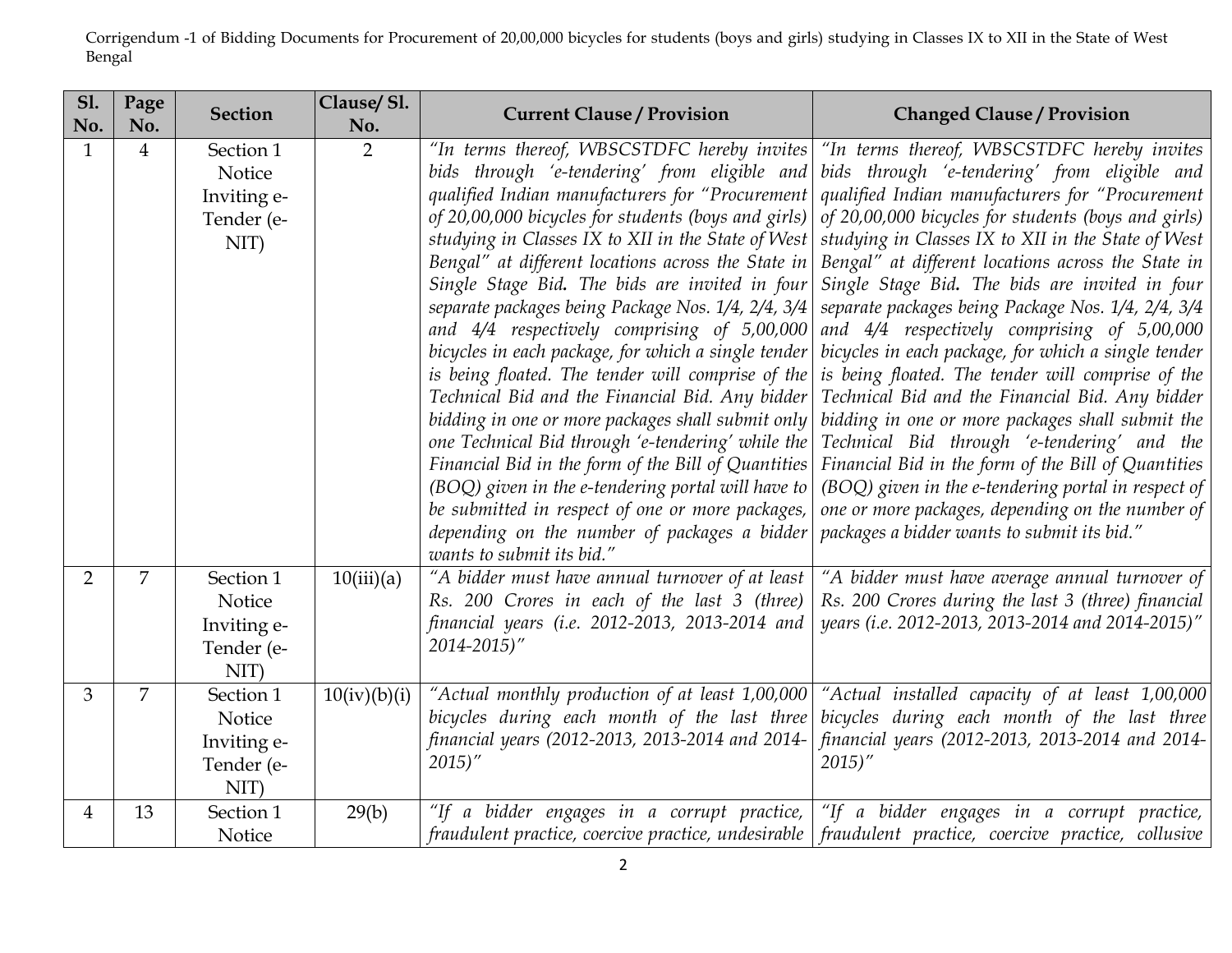| <b>Sl.</b><br>No. | Page<br>No. | <b>Section</b>                                | Clause/Sl.<br>No. | <b>Current Clause / Provision</b>                                                                                                                                                                                                                                                                                                                                                                                                                                                                                                                                                                                                                                                                                                                                                                                                                                                                                                                                                                                                                                      | <b>Changed Clause / Provision</b>                                                                                                                                                                                                                                                                                                                                                                                                                                                                                                                                                                                                                                                                                                                                                                                                                                                                                                                                                                                                                                       |  |  |
|-------------------|-------------|-----------------------------------------------|-------------------|------------------------------------------------------------------------------------------------------------------------------------------------------------------------------------------------------------------------------------------------------------------------------------------------------------------------------------------------------------------------------------------------------------------------------------------------------------------------------------------------------------------------------------------------------------------------------------------------------------------------------------------------------------------------------------------------------------------------------------------------------------------------------------------------------------------------------------------------------------------------------------------------------------------------------------------------------------------------------------------------------------------------------------------------------------------------|-------------------------------------------------------------------------------------------------------------------------------------------------------------------------------------------------------------------------------------------------------------------------------------------------------------------------------------------------------------------------------------------------------------------------------------------------------------------------------------------------------------------------------------------------------------------------------------------------------------------------------------------------------------------------------------------------------------------------------------------------------------------------------------------------------------------------------------------------------------------------------------------------------------------------------------------------------------------------------------------------------------------------------------------------------------------------|--|--|
|                   |             | Inviting e-<br>Tender (e-<br>NIT)             |                   | practice or restrictive practice as specified in ITB<br>3.1''                                                                                                                                                                                                                                                                                                                                                                                                                                                                                                                                                                                                                                                                                                                                                                                                                                                                                                                                                                                                          | practice or restrictive practice as specified in ITB<br>3.1''                                                                                                                                                                                                                                                                                                                                                                                                                                                                                                                                                                                                                                                                                                                                                                                                                                                                                                                                                                                                           |  |  |
| $5\overline{)}$   | $20 - 21$   | Section 2<br>Instructions to<br>Bidders (ITB) | 4.1               | "The prospective bidders shall have to meet the<br>following eligibility criteria :<br>The bidder must be a single company<br>(c)<br>incorporated under the Companies Act,<br>1956. Joint bids in a consortium will not<br>be entertained.<br>bidder<br>(d)<br><i>The</i><br>must be<br>Indian<br>an<br>manufacturer<br>with<br>its<br>own<br>manufacturing facility in India registered<br>under Factories Act, 1948.<br>bidder must produce records<br>A<br>(e)<br>satisfactorily evidencing: -<br>( <i>vi</i> ) Actual monthly production of at<br>least 1,00,000 bicycles during each<br>month of the last three financial<br>years (2012-2013, 2013-2014 and<br>$2014 - 2015$ ;<br>Records of having authorized<br>(vii)<br>dealers /distributors and service<br>providers in all districts of West<br>Bengal;<br>(viii) Credentials of having supplied to<br>the Central or State Governments<br>of India /Government Bodies in<br>India at least 1,00,000 bicycles in<br>each of the last three financial<br>years (2012-2013, 2013-2014 and<br>$2014 - 2015$ ; | "The prospective bidders shall have to meet the<br>following eligibility criteria :<br>The bidder must be a single company<br>(a)<br>incorporated under the Companies Act,<br>1956. Joint bids in a consortium will not be<br>entertained.<br>bidder<br>(b)<br>The<br>must<br>be<br>Indian<br>an<br>manufacturer with its own manufacturing<br>facility in India registered under Factories<br>Act, 1948.<br>bidder<br>must produce<br>$\boldsymbol{A}$<br>records<br>(c)<br>satisfactorily evidencing: -<br>Actual installed capacity of at least<br>(i)<br>1,00,000 bicycles during each<br>month of the last three financial<br>years (2012-2013, 2013-2014 and<br>$2014 - 2015$ ;<br>Records of having authorized<br>(ii)<br>dealers /distributors and service<br>providers in all districts of West<br>Bengal;<br>(iii)<br>Credentials of having supplied to<br>the Central or State Governments<br>of India /Government Bodies in<br>India at least 1,00,000 bicycles in<br>each of the last three financial years<br>(2012-2013, 2013-2014 and 2014-<br>$2015$ ; |  |  |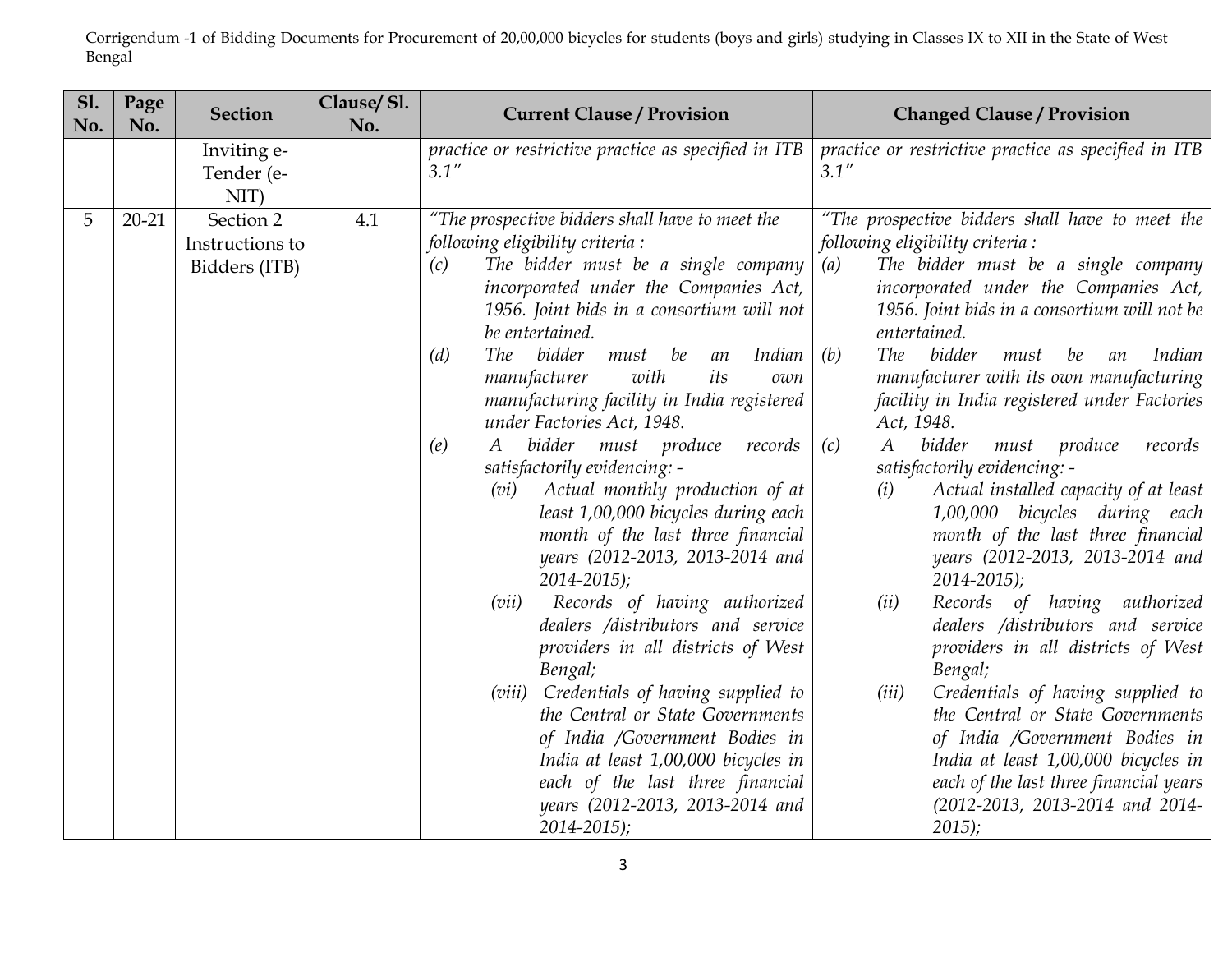| <b>S1.</b><br>No. | Page<br>No. | <b>Section</b>                                | Clause/Sl.<br>No. | <b>Current Clause / Provision</b>                                                                                                                                                                                                                                                                                                                                                                                                                                                                                                                                                                                                                                                                                                                                  | <b>Changed Clause / Provision</b>                                                                                                                                                                                                                                                                                                                                                                                                                                                                                                                                                                                                                                                                                                            |
|-------------------|-------------|-----------------------------------------------|-------------------|--------------------------------------------------------------------------------------------------------------------------------------------------------------------------------------------------------------------------------------------------------------------------------------------------------------------------------------------------------------------------------------------------------------------------------------------------------------------------------------------------------------------------------------------------------------------------------------------------------------------------------------------------------------------------------------------------------------------------------------------------------------------|----------------------------------------------------------------------------------------------------------------------------------------------------------------------------------------------------------------------------------------------------------------------------------------------------------------------------------------------------------------------------------------------------------------------------------------------------------------------------------------------------------------------------------------------------------------------------------------------------------------------------------------------------------------------------------------------------------------------------------------------|
|                   |             |                                               |                   | Valid ISI certification/ license<br>(ix)<br>granted by the Bureau of Indian<br>Standards in its name in respect of<br>frames,<br>forks<br>bicycle<br>and<br>mudguard;<br>Valid ISO certification in its own<br>(x)<br>name.<br>A bidder must have annual turnover of at<br>(f)<br>least Rs 200 Crores during each of the last<br>3 (three) financial years (i.e. 2012-2013,<br>2013-2014 and 2014-2015).<br>Bidder(s) must submit Financial Bids for<br>$\left( g\right)$<br>each package separately if they intend to<br>participate in more than one package.<br>(h)<br>The eligibility criteria of the bidders<br>bidding under Section 3 of the Bidding<br>Document shall be as per Sl. No. 3 of<br>Section 3 - Special Provisions for Local<br>Manufacturer." | Valid ISI certification/ license<br>(iv)<br>granted by the Bureau of Indian<br>Standards in its name in respect of<br>bicycle<br>frames,<br>forks<br>and<br>mudguard;<br>(v)<br>Valid ISO certification in its own<br>name.<br>A bidder must have average annual<br>(d)<br>turnover of Rs. 200 Crores during the last 3<br>(three) financial years (i.e. $2012-2013$ ,<br>2013-2014 and 2014-2015)"<br>Bidder(s) must submit Financial Bids for<br>(e)<br>each package separately if they intend to<br>participate in more than one package.<br>The eligibility criteria of the bidders bidding<br>(f)<br>under Section 3 of the Bidding Document<br>shall be as per Sl. No. 3 of Section 3 -<br>Special Provisions for Local Manufacturer." |
| 6                 | 30          | Section 2<br>Instructions to<br>Bidders (ITB) | 11.2              | "To be filled in CERTIFICATE folder:<br>Copy of Certificate of Incorporation;<br>(a)<br>(b)<br>Copy of valid License under the Factories<br>Act, 1948;<br>Copy of ISO Certification;<br>(c)<br>Copy of ISI License;<br>(d)<br>(e)<br>Copy of PAN Card<br>(f)<br>Laboratory Test Report confirming that<br>the specifications of the sample bicycles are<br>in conformity with the specifications<br>mentioned in Section 5.<br>Form - 5 (Financial Capacity of Bidder)<br>$\left( g\right)$                                                                                                                                                                                                                                                                        | "To be filled in CERTIFICATE folder:<br>Copy of Certificate of Incorporation;<br>(a)<br>(b)<br>Copy of valid License under the Factories<br>Act, 1948;<br>(c)<br>Copy of ISO Certification;<br>(d)<br>Copy of ISI License;<br>(e)<br>Copy of PAN Card<br>(f)<br>Laboratory Test Report confirming that the<br>specifications of the sample bicycles are in<br>conformity with<br>the<br>specifications<br>mentioned in Section 5.<br>Form - 5 (Financial Capacity of Bidder)<br>(g)                                                                                                                                                                                                                                                          |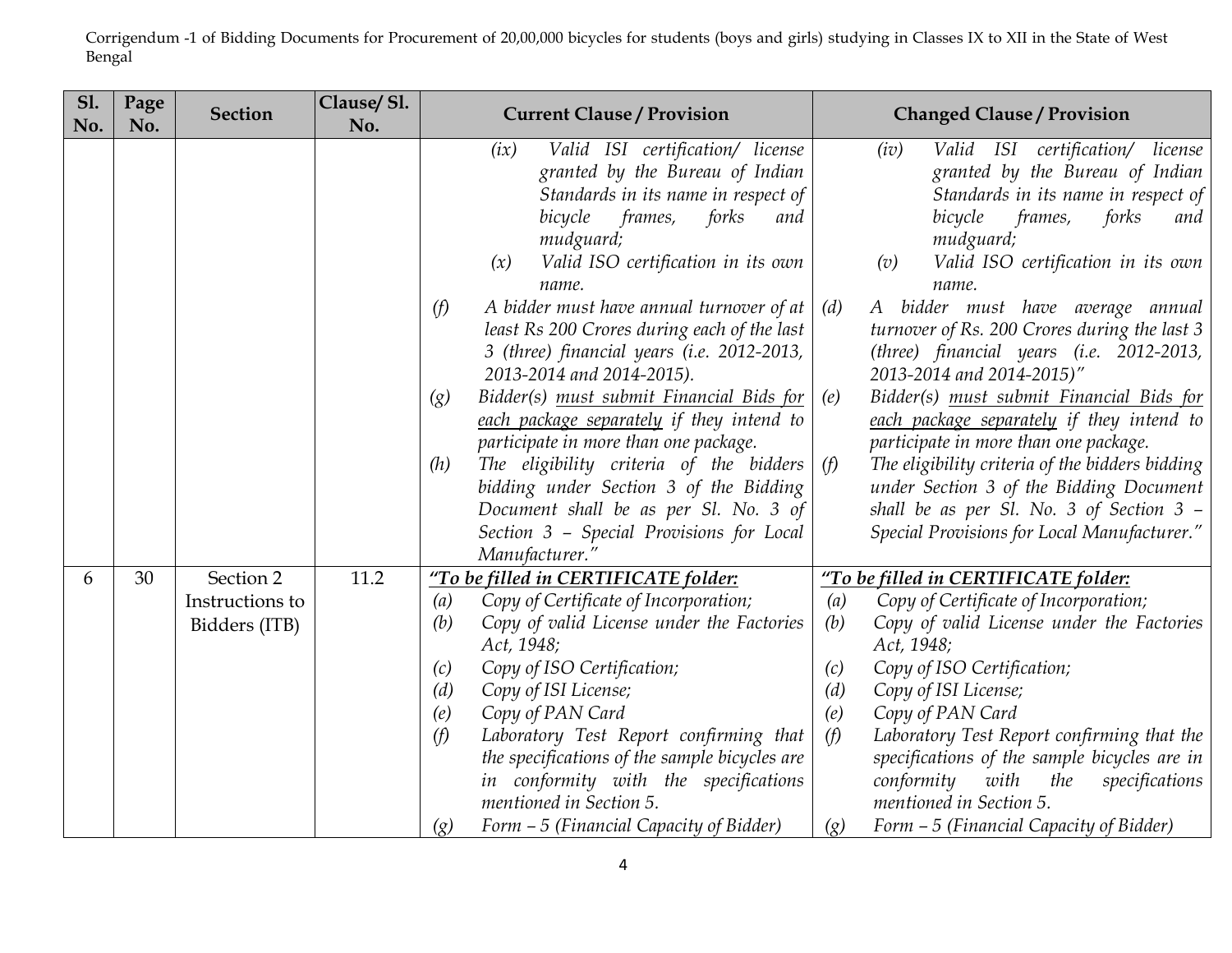| <b>S1.</b><br>No. | Page<br>No. | <b>Section</b>                                | Clause/Sl.<br>No. | <b>Current Clause / Provision</b>                                                                                                                                                                                                                                                                                                                                                                                                                                                                                                                             | <b>Changed Clause / Provision</b>                                                                                                                                                                                                                                                                                                                                                                                                                                                                                                                             |
|-------------------|-------------|-----------------------------------------------|-------------------|---------------------------------------------------------------------------------------------------------------------------------------------------------------------------------------------------------------------------------------------------------------------------------------------------------------------------------------------------------------------------------------------------------------------------------------------------------------------------------------------------------------------------------------------------------------|---------------------------------------------------------------------------------------------------------------------------------------------------------------------------------------------------------------------------------------------------------------------------------------------------------------------------------------------------------------------------------------------------------------------------------------------------------------------------------------------------------------------------------------------------------------|
|                   |             |                                               |                   | Form - 6 (Manufacturing Capacity of<br>(h)<br>Bidder)"                                                                                                                                                                                                                                                                                                                                                                                                                                                                                                        | Form - 6 (Installed Capacity of Bidder)<br>(h)<br>Sample Taggant Label<br>(i)<br>Certificate of installed capacity of bicycles<br>(i)<br>from statutory authorities"                                                                                                                                                                                                                                                                                                                                                                                          |
|                   | 30-31       | Section 2<br>Instructions to<br>Bidders (ITB) | 11.2              | "To be filled in FINANCIAL INFO folder:<br>Copy of Income Tax Returns for the<br>(a)<br>financial years 2011-2012, 2012-2013<br>and 2013-2014;<br>Form FIN- 1 of FIN-10 with audited<br>(b)<br>Balance Sheet for 2012-2013, 2013-2014<br>and 2014-2015;<br>Form FIN-2 of FIN-10 (Annual Turnover<br>(c)<br>during last three financial years)"                                                                                                                                                                                                                | "To be filled in FINANCIAL INFO folder:<br>Copy of Income Tax Returns for the<br>(a)<br>financial years 2011-2012, 2012-2013 and<br>2013-2014;<br>Form FIN- 1 of FIN-10 with audited<br>(b)<br>Balance Sheet for 2012-2013, 2013-2014<br>and 2014-2015;<br>Form FIN-2 of FIN-10 (Average Annual<br>(c)<br>Turnover during last three financial<br>years)''                                                                                                                                                                                                    |
| 8                 | 32          | Section 2<br>Instructions to<br>Bidders (ITB) | 13.2              | "The price to be quoted in the Financial Bid, in<br>accordance with ITB 12.1, shall be the unit prices<br>of the each category of the bicycles."                                                                                                                                                                                                                                                                                                                                                                                                              | "The price to be quoted in the Financial Bid, in<br>accordance with ITB 11.3, shall be the unit prices<br>of the each category of the bicycles."                                                                                                                                                                                                                                                                                                                                                                                                              |
| 9                 | 48          | Section 2<br>Instructions to<br>Bidders (ITB) | 38.1              | "Within 10 days of the receipt of Notification of<br>Award from the Corporation, the Selected Bidder<br>for each of the packages shall furnish the<br>Performance Security in accordance with the<br>conditions of contract, using for that purpose the<br>Performance Security Form included in Section 8<br>(Contract Forms), or another form acceptable to<br>the Corporation.<br>The Selected Bidder shall be required to furnish<br>Performance Security amounting to 5 % of the<br>Contract Price for supply of entire products<br>under each package." | "Within 10 days of the receipt of Notification of<br>Award from the Corporation, the Selected Bidder<br>for each of the packages shall furnish the<br>Performance Security in accordance with the<br>conditions of contract, using for that purpose the<br>Performance Security Form included in Section 8<br>(Contract Forms), or another form acceptable to<br>the Corporation.<br>The Selected Bidder shall be required to furnish<br>Performance Security amounting to 10% of the<br>Contract Price for supply of entire products under<br>each package." |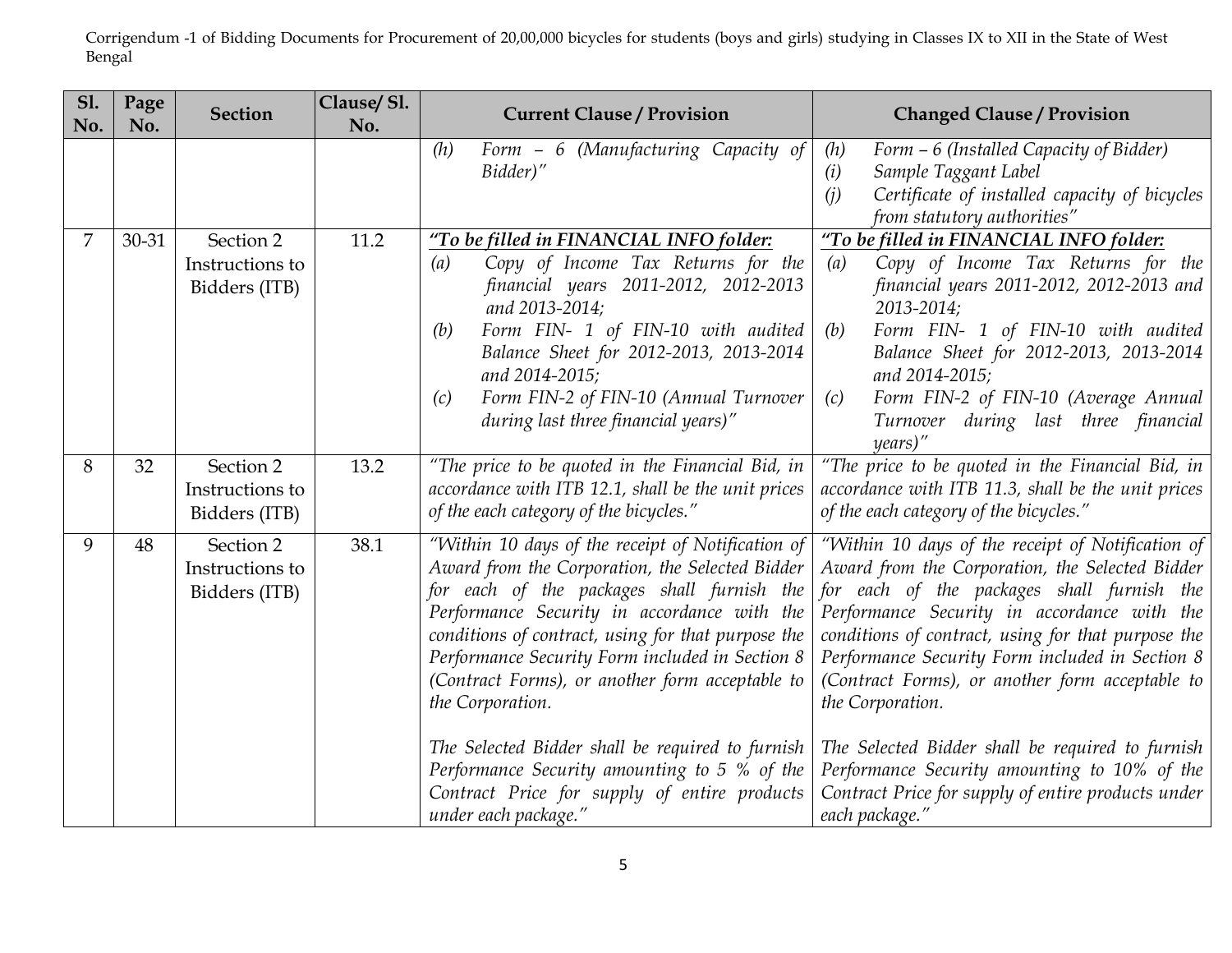| <b>S1.</b><br>No. | Page<br>No. | <b>Section</b>                | Clause/Sl.<br>No. |                                                                                                                                                                                                                                                                                                                                                                                                                                             | <b>Current Clause / Provision</b> |                                                  |                                                                                                                                                                                                                                                                                                                                                                            | <b>Changed Clause / Provision</b>                                                                                          |                                                       |  |
|-------------------|-------------|-------------------------------|-------------------|---------------------------------------------------------------------------------------------------------------------------------------------------------------------------------------------------------------------------------------------------------------------------------------------------------------------------------------------------------------------------------------------------------------------------------------------|-----------------------------------|--------------------------------------------------|----------------------------------------------------------------------------------------------------------------------------------------------------------------------------------------------------------------------------------------------------------------------------------------------------------------------------------------------------------------------------|----------------------------------------------------------------------------------------------------------------------------|-------------------------------------------------------|--|
| 10                | 62          | Section 4<br>Bidding<br>Forms | Form $-6$         | MANUFACTURING CAPACITY OF<br><b>BIDDER</b><br>(On the letterhead<br>of a qualified<br>Chartered<br>Accountant)<br>Dated: $\lceil \bullet \rceil$<br>Certificate of Manufacturing Capacity<br>We certify that $M/s$ ___________, which<br>is a company registered under the Companies<br>Act, 1956, as per its books and records, has<br>manufactured the following number of bicycles<br>in each calendar month in the last three financial |                                   |                                                  | (On the letterhead<br>of a qualified<br>Chartered<br>Accountant)<br>Dated: $\lceil \bullet \rceil$<br>Certificate of Annual Installed Capacity<br>We certify that M/s ________, which is<br>a company registered under the Companies Act,<br>1956, as per its books and records, has the<br>following installed capacity of bicycles in the last<br>three financial years: |                                                                                                                            |                                                       |  |
|                   |             |                               |                   | years:<br>Financia<br>l Year                                                                                                                                                                                                                                                                                                                                                                                                                | Mont<br>$\boldsymbol{h}$          | No. of<br>bicycles<br>manufacture<br>d per month | Financia<br>l Year<br>$2014 -$<br>2015<br>$2013 -$<br>2014<br>$2012 -$<br>2013                                                                                                                                                                                                                                                                                             | Annual<br>installed<br>capacity<br>of<br>bicycles<br>(x)<br>Name of Chartered Accountant:<br>Seal of Chartered Accountant: | Average<br>monthly<br>installed<br>capacity<br>(x/12) |  |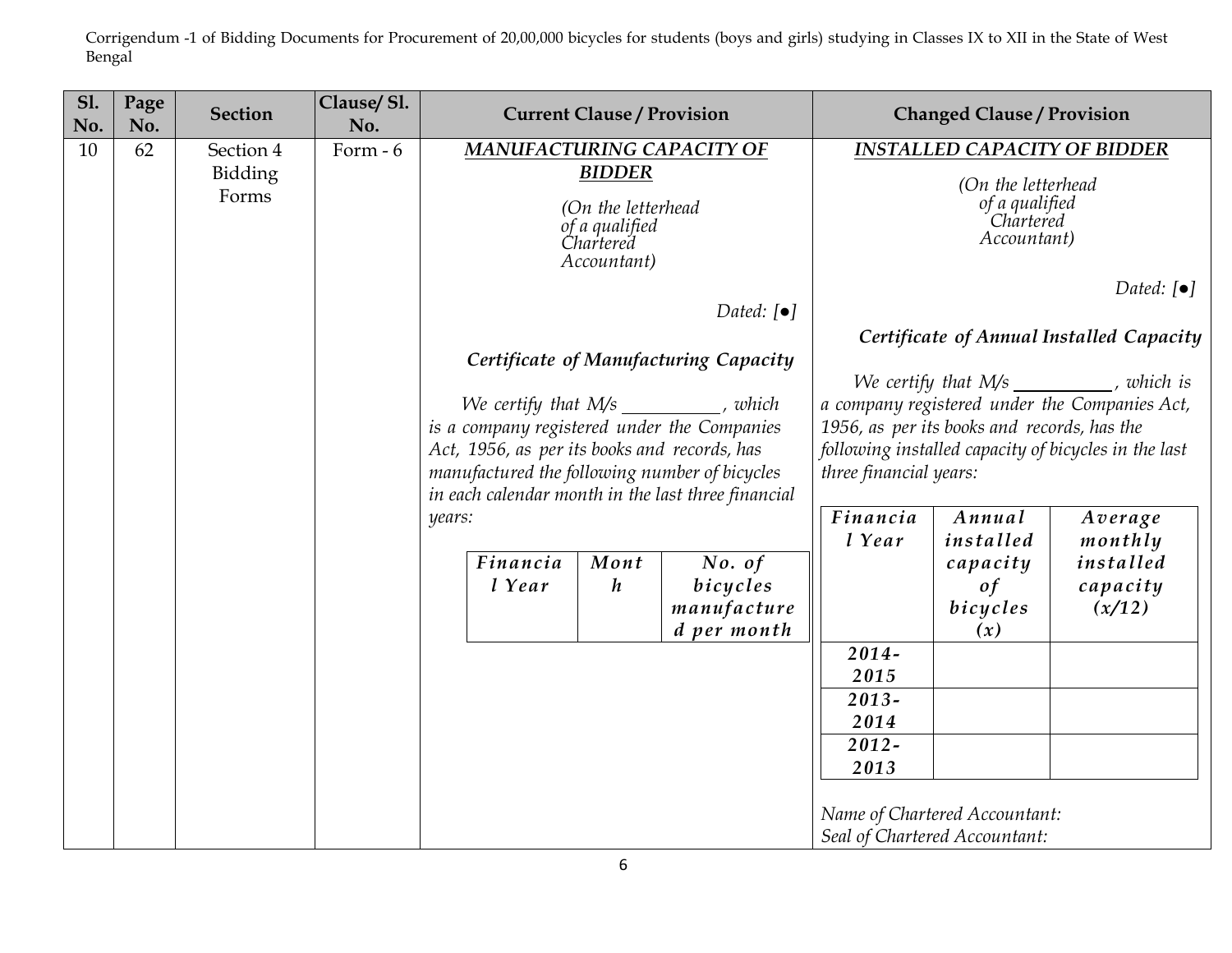| <b>S1.</b><br>No. | Page<br>No. | <b>Section</b>                                    | Clause/Sl.<br>No.                                                | <b>Current Clause / Provision</b>                                                                                                                                                                                                                                                                                                                      |  |  |                                        | <b>Changed Clause / Provision</b>                                                                    |                                                                                                                                                                                                                                                                                                                                                        |                                                                                                                                 |                 |
|-------------------|-------------|---------------------------------------------------|------------------------------------------------------------------|--------------------------------------------------------------------------------------------------------------------------------------------------------------------------------------------------------------------------------------------------------------------------------------------------------------------------------------------------------|--|--|----------------------------------------|------------------------------------------------------------------------------------------------------|--------------------------------------------------------------------------------------------------------------------------------------------------------------------------------------------------------------------------------------------------------------------------------------------------------------------------------------------------------|---------------------------------------------------------------------------------------------------------------------------------|-----------------|
| 11                | 77          | Section 4<br>Bidding<br>Forms                     | Form 17<br>para 2                                                | "Pursuant to clause ______ of the Contract, you<br>are required to furnish irrevocable unconditional<br>Contract Performance Security for an amount<br>equivalent to 5% (five percent) of the Contract<br>Price. Such security of an amount of Rs.<br>only) is thus required to be submitted within 7<br>days of issue of this Notification of Award." |  |  |                                        |                                                                                                      | "Pursuant to clause ______ of the Contract, you<br>are required to furnish irrevocable unconditional<br>Contract Performance Security for an amount<br>equivalent to 10% (ten percent) of the Contract<br>Price. Such security of an amount of Rs.<br>only) is thus required to be submitted within 7<br>days of issue of this Notification of Award." |                                                                                                                                 |                 |
| 12                | 80-81       | Section 5<br>Corporation's<br>Requirements        | Specificati<br>ons for<br>Ladies<br><b>Bicycles</b>              | After Row 27, Row Nos. 28 to 33 are to be added<br>as follows:                                                                                                                                                                                                                                                                                         |  |  | 28.<br>29.<br>30.<br>31.<br>32.<br>33. | Chain<br><b>Wheel</b><br>Free<br><b>Wheel</b><br>Cranks<br>Handle<br>Bar<br>Seat<br>Pillar<br>Spokes |                                                                                                                                                                                                                                                                                                                                                        | As per ISI281:1996<br>As per IS1283:1995<br>As per ISI281:1996<br>As per IS625:2006<br>As per IS 626:2009<br>As per IS 630:2005 |                 |
| 13                | 81          | Section 5<br>Corporation's<br>Requirements        | Specificati<br>ons for<br>Gents<br><b>Bicycles</b><br>Row $7(b)$ | $1.22$ mm"<br>"Thickness of Seat<br>Tube                                                                                                                                                                                                                                                                                                               |  |  | "Thickness of Seat Tube                |                                                                                                      | $1.63$ mm"                                                                                                                                                                                                                                                                                                                                             |                                                                                                                                 |                 |
| 14                | 89          | Section 6<br>General<br>Conditions of<br>Contract | 11a)                                                             | Condition<br>No.<br>LD%<br>0.50%<br>Delay up to one fourth period of<br>$a$ .<br>the specified period of delivery of<br>procurement                                                                                                                                                                                                                    |  |  | No.<br>а.                              | procurement                                                                                          | Condition                                                                                                                                                                                                                                                                                                                                              | Delay up to one fourth period of<br>the specified period of delivery of                                                         | $LD\%$<br>0.50% |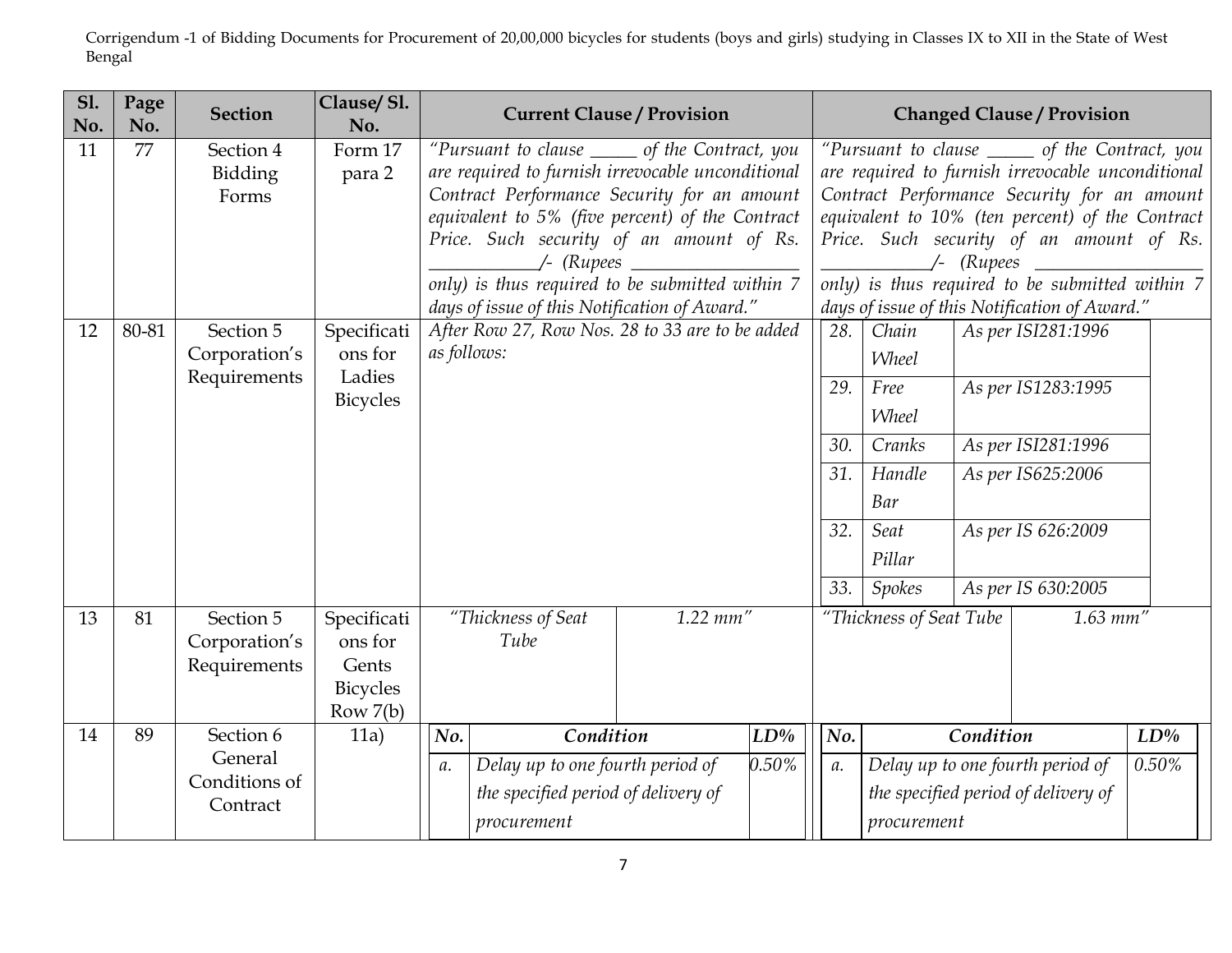| <b>S1.</b><br>No. | Page<br>No. | <b>Section</b>                                    | Clause/Sl.<br>No. | <b>Current Clause / Provision</b><br><b>Changed Clause / Provision</b>                                                                                                                                                                                                                                                                                                                                   |  |
|-------------------|-------------|---------------------------------------------------|-------------------|----------------------------------------------------------------------------------------------------------------------------------------------------------------------------------------------------------------------------------------------------------------------------------------------------------------------------------------------------------------------------------------------------------|--|
|                   |             |                                                   |                   | Delay exceeding one fourth but<br>1.00%<br>Delay exceeding one fourth but<br>1.00%<br>b.<br>b.<br>not exceeding half of the specified<br>not exceeding half of the<br>specified period of delivery of<br>period of delivery of procurement<br>2.50%<br>Delay exceeding half but not<br>procurement<br>$\mathcal{C}$ .                                                                                    |  |
|                   |             |                                                   |                   | 2.50%<br>exceeding three fourth of the<br>Delay exceeding half but not<br>$\mathcal{C}.$<br>specified period of delivery of<br>exceeding three fourth of the<br>specified period of delivery of<br>procurement<br>5.00%<br>Delay exceeding three fourth of<br>d.<br>procurement                                                                                                                          |  |
|                   |             |                                                   |                   | d.<br>5.00%<br>Delay exceeding three fourth but<br>the specified period of delivery of<br>not exceeding the total specified<br>procurement<br>period of delivery of<br>procurement                                                                                                                                                                                                                       |  |
|                   |             |                                                   |                   | 10.00%<br>Delay equivalent to the total<br>е.<br>specified period of delivery of<br>procurement or more                                                                                                                                                                                                                                                                                                  |  |
| 15                | 97          | Section 6<br>General<br>Conditions of<br>Contract | 13<br>Para 1      | "The Supplier shall obtain (at its cost) a<br>"The Supplier shall obtain (at its cost) a<br>Performance Security for proper performance,<br>Performance Security for proper performance,<br>equal to 5% of Contract Price prior to of signing<br>equal to 10% of Contract Price prior to of signing<br>the Contract Agreement."<br>the Contract Agreement."                                              |  |
| 16                | 97          | Section 6<br>General<br>Conditions of<br>Contract | 28(c)             | "Due Payments shall be made promptly as far as<br>"Due Payments shall be made promptly as far as<br>possible within 1 month from receipt of all<br>possible within 15 days from receipt of all<br>documents mentioned in clauses (a) and (b) above<br>documents mentioned in clauses (a) and (b) above<br>through treasury process by the Corporation."<br>through treasury process by the Corporation." |  |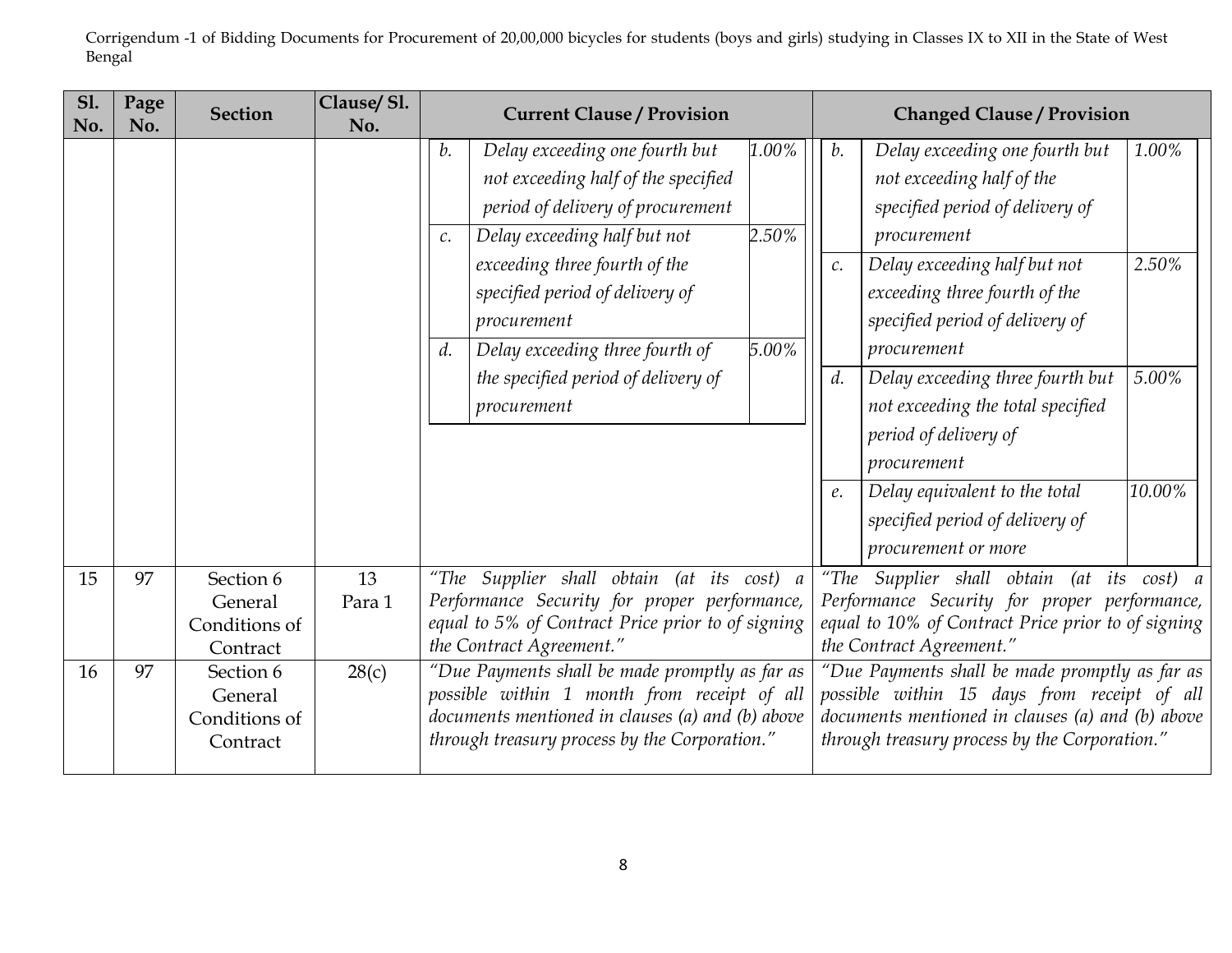The following paragraph is to be added as Sl. 13A of Section – 1 (Notice Inviting e-Tender) and clause 35.2 of Section – 2 (Instruction to Bidders) of the Bidding Documents:

13A/35.2. In the event, the lowest bidder for a package happens to be two or more bidders (the "**Tie Bidders**"), the Corporation shall hold a spot-auction amongst such Tie Bidders only and shall declare such of them who has offered the lowest price in such auction to be the Selected Bidder. However, if any of the Tie Bidders have already been awarded any package earlier opened, then such Tie Bidder shall be excluded from the auction and the auction would be held amongst the remaining Tie Bidders and if there be only one remaining Tie Bidder, the latter will be declared as the Selected Bidder. Bidders' representatives who choose to attend the Financial Bid opening should therefore be duly authorized to participate in such auction. In the event a Tie Bidder is not represented on the Financial Bid opening date or the authorized representative of such bidder does not or is unwilling to participate in such auction, the auction would be held amongst the remaining Tie Bidders and if there be only one remaining Tie Bidder, the latter will be declared as the Selected Bidder.

The following paragraph is to be added as Sl. 13B of Section – 1 (Notice Inviting e-Tender) and clause 35.3 of Section – 2 (Instruction to Bidders) of the Bidding Documents: